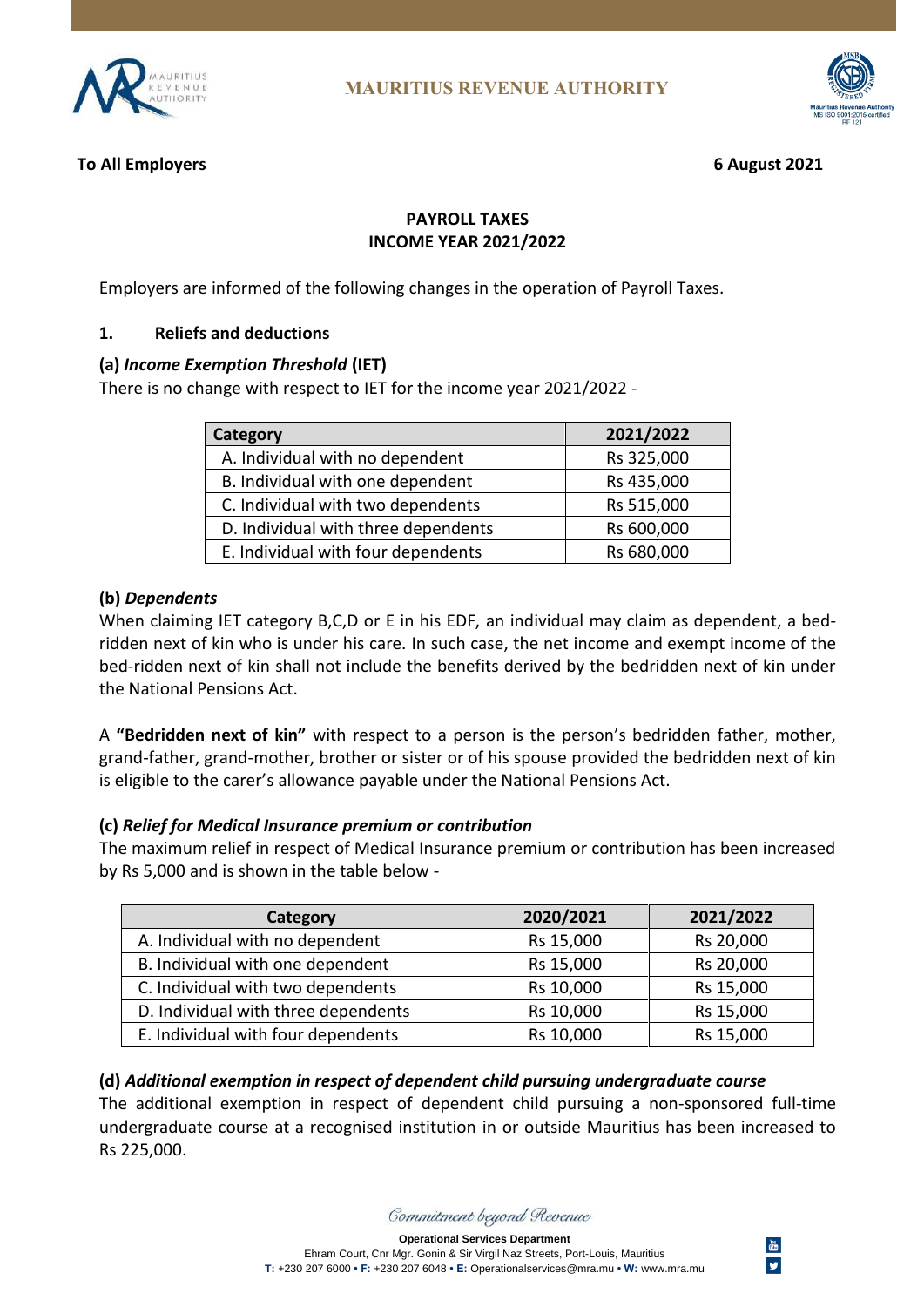# **(e)** *Deduction for contribution made to National Covid-19 Vaccination Programme Fund*

A person who has contributed to the Covid-19 Vaccination Programme Fund shall be entitled to deduct such amount from his net income.

# **(f)** *Deduction for donation to charitable institutions*

A person who makes a donation to a charitable institution shall be entitled to deduct such amount, up to a maximum of Rs 30,000, from his net income.

# **(g)** *Deduction for contribution made to approved personal pension schemes*

A person, who has contributed to an individual pension scheme approved by the Financial Services Commission for the provision of a pension for himself, shall be entitled to deduct such amount, up to a maximum of Rs 30,000, from his net income.

# **2. Employee Declaration Form (EDF)**

The MRA is pursuing its go-green initiatives and, as last year, requests all employees to submit their EDFs electronically to their employer using the facility available on MRA website (www.mra.mu). The procedure for the electronic submission of the EDF is also available on MRA website.

Employers are required to use their Employer Registration Numbers (ERN) and password to access the facility available on the MRA website and download an excel file showing the reliefs and deductions claimed by their employees in their e-EDFs. Employers should download the file every month before processing their payroll so as to obtain the details of any new EDF submitted by their employees during the month.

Employers are kindly requested to communicate their ERN to employees and provide the necessary facilities to help and assist their employees to submit their EDF electronically.

MRA will not issue any EDF in paper form.

# **3. Exempt Person**

An exempt person means an employee whose emoluments in a month do not exceed Rs 25,000 and is not subject to tax deductions under PAYE. However, it is to be noted that **any** fee paid by a company to its directors or by a statutory body to any member of its Board, Council, Commission or Committee, is subject to PAYE deduction at the rate of 15%.

# **4. Return of Employees (ROE)**

**ALL employers** are required to submit a ROE electronically, on or before **16 August 2021**, and include in the ROE the details of **ALL their employees**.

Employers are not compulsorily required to insert the Tax Account Number (TAN) of their employees in the ROE. They should instead insert the National ID number of the employee or in case of non-Mauritian citizen, the non-Citizen ID number (NCID) issued by the Immigration Office. In case of non-resident employees an application for a Tax Account Number (TAN) should be made if not already available.

Commitment beyond Revenue